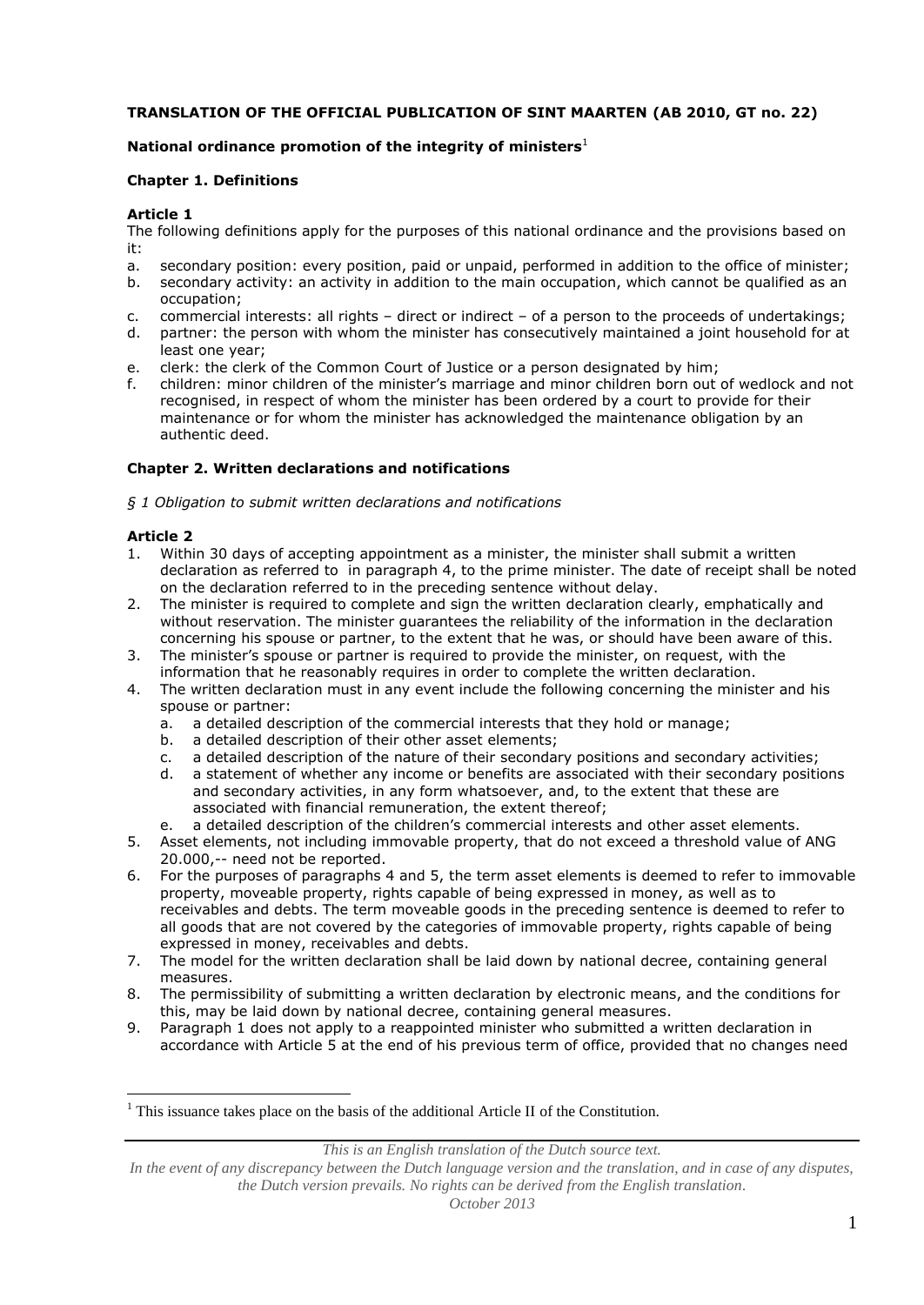to be made therein. If no changes need to be made in the written declaration, the prime minister shall request the clerk to send him a copy of the declaration submitted previously.

10. If a minister fails to submit a signed declaration as referred to in paragraph 4 to the prime minister within 30 days of accepting his appointment as minister, the prime minister shall notify the Parliament in that regard without delay.

## **Article 3**

- 1. Having heard the minister, the prime minister shall decide which commercial interests, secondary positions and secondary activities are undesirable in the interests of proper performance of the office of minister or the preservation of the impartiality and independence, or of confidence therein.
- 2. With regard to the decision, referred to in paragraph 1, to be taken, the prime minister shall obtain the advice of the Council of Advice and the General Audit Chamber. The advice shall be issued within two weeks of the receipt of the request from the prime minister.
- 3. If, in the view of the prime minister, an undesirable combination of interests, secondary positions or secondary activities as referred to in paragraph 1, occurs, the minister is required to make the necessary provisions in his asset management or to resign from the relevant secondary position or discontinue the relevant secondary activity. The previous sentence is likewise applicable to the minister's spouse or partner.
- 4. Within 30 days of the provisions, referred to in paragraph 3, having been made, the minister shall submit a new written declaration as referred to in Article 2(4)to the prime minister. Article 2, paragraphs 1 to 8, are likewise applicable.
- 5. In the event of an undesirable combination of interests, secondary positions or secondary activities as referred to in paragraph 1, and if the minister does not make the necessary provisions in his asset management regarding the relevant commercial interest or resign from the relevant secondary position or discontinue the relevant secondary activity, the prime minister shall notify Parliament without delay.
- 6. If the minister is also the prime minister, for the purposes of the application of this Article in his regard, the term 'prime minister' shall be read as 'Council of Advice' on each occasion. By way of derogation from the preceding sentence, in the case, referred to in paragraph 5, the vice chairman of the Council of Advice shall act in the place of the prime minister.

#### **Article 4**

- 1. During his term of office, the minister shall submit any intention of his own or of his spouse or partner to acquire commercial interests and to accept secondary positions and secondary activities to the prime minister in writing. Article  $3(1)$ ,  $3(2)$  and the first sentence of Article  $3(6)$  are likewise applicable.
- 2. Within 30 days of the acquisition of new commercial interests or the acceptance of secondary positions or secondary activities by the minister himself or by his spouse or partner, the minister shall submit a new written declaration as referred to in Article 2(4) to the prime minister. Article 2, paragraphs 1 to 8 and paragraph 10 are likewise applicable.
- 3. The minister may not acquire commercial interests or accept secondary activities or secondary positions that, in the view of the prime minister, are undesirable. If the minister acts in contravention of the preceding sentence, the prime minister shall notify the Parliament thereof without delay.
- 4. Article 3 is likewise applicable to interests that arise through inheritance, donations and other sources of income.

## **Article 5**

- 1. The minister shall notify the prime minister without delay if any of the following facts or circumstances arises after the acceptance of his position as minister, which was not taken into account in his latest written declaration, as submitted to the prime minister:
	- a. if the minister enters into a marriage or a cohabitation relationship has lasted for at least one year;
	- b. with regard to a child for which no obligation to make a report in accordance with Article 2(4)(e) existed prior to the acceptance of the position as minister.
- 2. Within 30 days of one of the facts or circumstances, referred to in paragraph 1, arising, the minister shall submit a new written declaration as referred to in Article 2(4) to the prime minister. Article 2, paragraphs 1 to 8, are likewise applicable.

*This is an English translation of the Dutch source text.*

*In the event of any discrepancy between the Dutch language version and the translation, and in case of any disputes, the Dutch version prevails. No rights can be derived from the English translation.*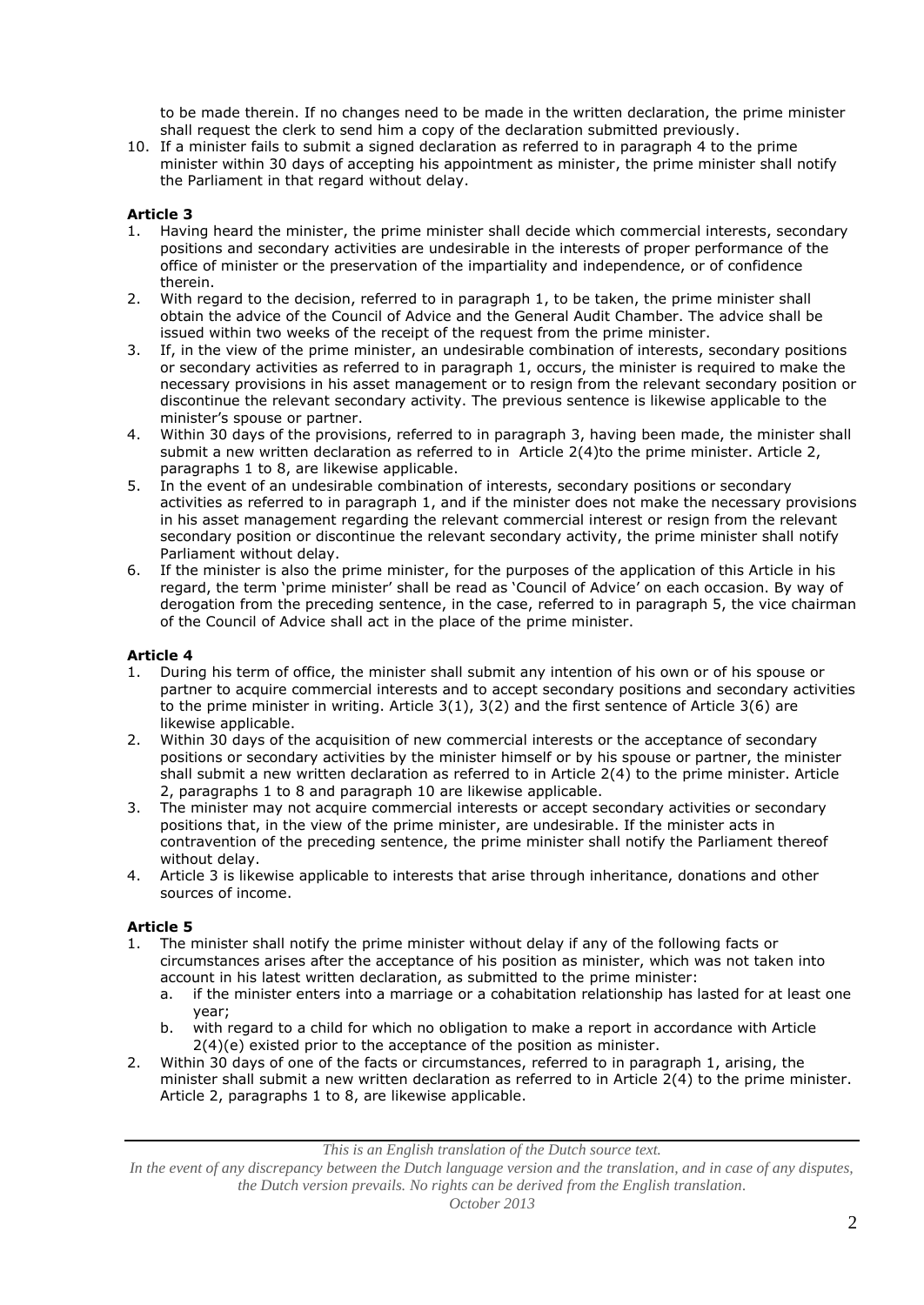3. If the minister is also the prime minister, for the purposes of the application of this Article in his regard, the term 'prime minister' shall be read as Council of Advice on each occasion.

## **Article 6**

Within 30 days of the date on which he ceases to be a minister, a former minister shall submit a written declaration as referred to in Article 2(4) to the prime minister. Article 2 is likewise applicable.

# **Article 7**

Articles 1 to 6 are likewise applicable to the minister plenipotentiary, with the exception of Article 2(10), the second sentence of Article 3(5) and the second sentence of Article 4(3).

*§ 2 Access to, custody and destruction of written declarations and notifications*

## **Article 8**

- 1. The written declarations, referred to in Articles 2(4), 3(4), 4(2), 5(2), and the notifications, referred to in Articles 4(1) and 5(1), as well as the other documents, referred to in Articles 3(1) and (2),4(1), shall be submitted to the clerk by the prime minister or the Council of Advice immediately on receipt or settlement thereof.
- 2. The clerk shall maintain a register. By agreement with the Council of Ministers, the Minister of Justice shall draw up regulations for the register. This minister is responsible for its correct operation.
- 3. The register shall contain only the data necessary for the purposes for which it was created.
- 4. The register shall in any event contain the following data:
	- a. the date of receipt of the documents, referred to in paragraph 1, and the name of the minister;
	- b. the date on which the documents, referred to in paragraph 1 and in Article 10, are destroyed and the reason for their destruction;
	- c. the date on which the request as referred to in Article 10 is received and the date on which the request is settled.
- 5. On the proposal of the Minister of Justice, by agreement with the Council of Ministers, requirements with which the register must comply, other than those laid down in paragraph 4, may be laid down by national decree, containing general measures.
- 6. A model registration form may be laid down by national decree, containing general measures.

## **Article 9**

- 1. The clerk shall keep a written declaration and the related notifications, as well as the other documents as referred to in Article 8(1) for a term of five years from the date of the termination of the term of office as minister or minister plenipotentiary. By way of derogation from the preceding sentence, the said documents shall be kept for longer than the custody term referred to in the preceding sentence if, on the date on which the custody term expires, the person to whom the documents relate still holds the office of minister or minister plenipotentiary. In the latter case, the relevant documents shall be kept for five years from the date on which the term of office expires.
- 2. The clerk shall destroy a written declaration and the related notifications, as well as the other documents, referred to in Article 8(1), on the expiration of the custody term, referred to in paragraph 1.
- 3. Rules concerning the custody and destruction of the documents, referred to in Article 8(1), shall be laid down by national decree, containing general measures, on the proposal of the Minister of Justice, by agreement with the Council of Ministers.

## **Article 10**

- 1. On the demand of the public prosecutor, the examining judge may request the clerk in writing to grant access to or to provide a copy of documents, referred to in Article 8(1), for the detection and prosecution of one or more of the following criminal offences described in the Criminal Code if a suspicion exists that the minister, minister plenipotentiary or former minister committed these:
	- a. the criminal offences described in Title X of Book 2;
	- b. the criminal offences described in Title XI of Book 2;
	- c. the criminal offences described in Articles 230, 231, 232 and 239;

*This is an English translation of the Dutch source text.*

*In the event of any discrepancy between the Dutch language version and the translation, and in case of any disputes, the Dutch version prevails. No rights can be derived from the English translation.*

*October 2013*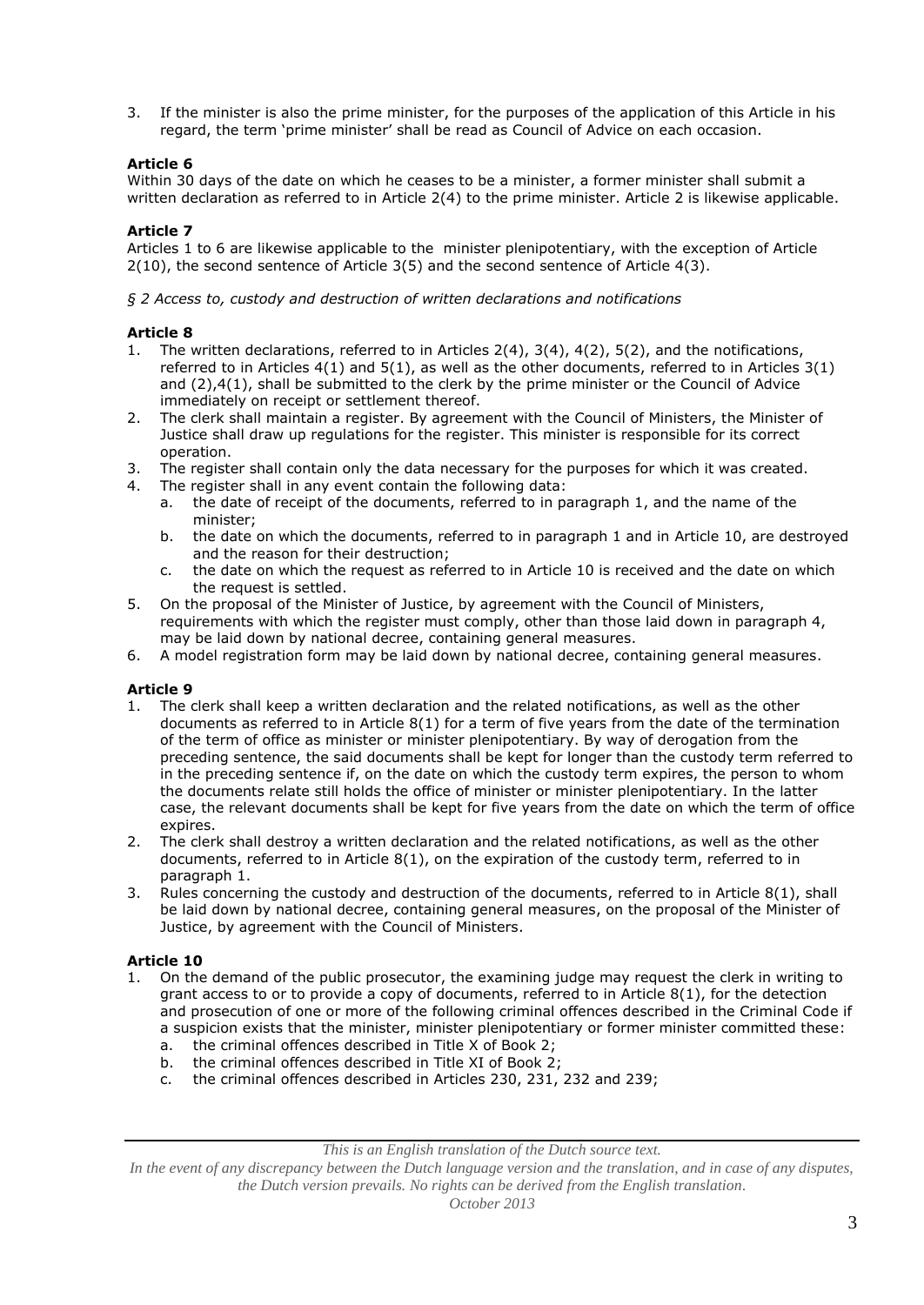- d. the criminal offences described in Title XXII of Book 2, with the exception of the criminal offences described in Articles 327 and 328;
- e. the criminal offences described in Articles 330 and 331;
- f. the criminal offences described in Articles 334, 335 and 336;
- g. the criminal offences described in Articles 339, 340 and 341;<br>h. the criminal offences described in Title XXVI of Book 2:
- the criminal offences described in Title XXVI of Book 2;
- i. the criminal offences described in Articles 375, 376, 377, 378, 379 and 382;
- j. the criminal offences described in Articles 431, 432 and 432bis;
- k. the criminal offences described in Articles 1, 2 and 3 of the National ordinance criminalisation of money laundering (P.B. 1993, No. 52).
- 2. On the demand of the public prosecutor, the examining judge may request the clerk in writing to grant access to or to provide a copy of documents, referred to in Article 8(1), for the detection of offences criminalised in Article 15 or in Articles 230, 231, 232 and 239 of the Criminal Code, if a suspicion exists that the spouse or partner of a minister, minister plenipotentiary or former minister committed these.
- 3. The request, referred to in paragraphs 1 and 2, shall in any event contain the following information:
	- a. the identity of the person concerning whom the Department of Public Prosecutions requires information;
	- b. the period about which the Department of Public Prosecutions requires information;
	- c. the offence concerning which there is a suspicion that this was committed by the person, referred to in sub-paragraph a;
	- d. the phase of the criminal investigation;<br>e. the form of the information;
	- the form of the information;
	- f. the term within which the request must be met.
- 4. The clerk is required to meet the request, referred to in paragraph 1 or 2, within the term set by the examining judge.
- 5. No costs shall be charged for the provision of information, including the submission of copies.
- 6. Rules concerning the provision of information from the register to the Department of Public Prosecutions may be laid down by national decree, containing general measures.
- 7. The requests, referred to in paragraphs 1 and 2, shall be kept for the term mentioned in Article 9(1). Following the expiration of the custody term referred to in the preceding sentence, the clerk shall destroy the requests referred to in the preceding sentence.
- 8. Three weeks prior to the date on which the custody term, referred to in Article 9(1), expires, a former minister or minister plenipotentiary and his spouse or partner may address a written request to the clerk for access to the requests, referred to in paragraphs 1 or 2. The clerk, having heard the examining judge, shall decide on the request referred to in the preceding sentence within two weeks of its receipt.
- 9. A request for access may be rejected only if the documents to which the request relates contain data which could impede a preparatory investigation and subsequent investigations if accessed by the minister or minister plenipotentiary or by his spouse or partner.
- 10. The request, referred to in paragraph 8, shall be destroyed on expiration of the custody term for the documents to which the request relates.

#### *§ 3 Security measures for the register*

## **Article 11**

- 1. The clerk shall take measures to secure the data recorded in the register. These measures shall at least contain provisions against:
	- a. damage to or loss of the data as a result of fire or other disasters or as a result of malicious action or negligence by third parties or the court's own employees;
	- b. unauthorised alteration of the data;
	- c. theft of the data;
	- d. access to the data by unauthorised persons.
- 2. The Minister of Justice may give instructions concerning the security of the register.

*This is an English translation of the Dutch source text.*

*In the event of any discrepancy between the Dutch language version and the translation, and in case of any disputes, the Dutch version prevails. No rights can be derived from the English translation.*

*October 2013*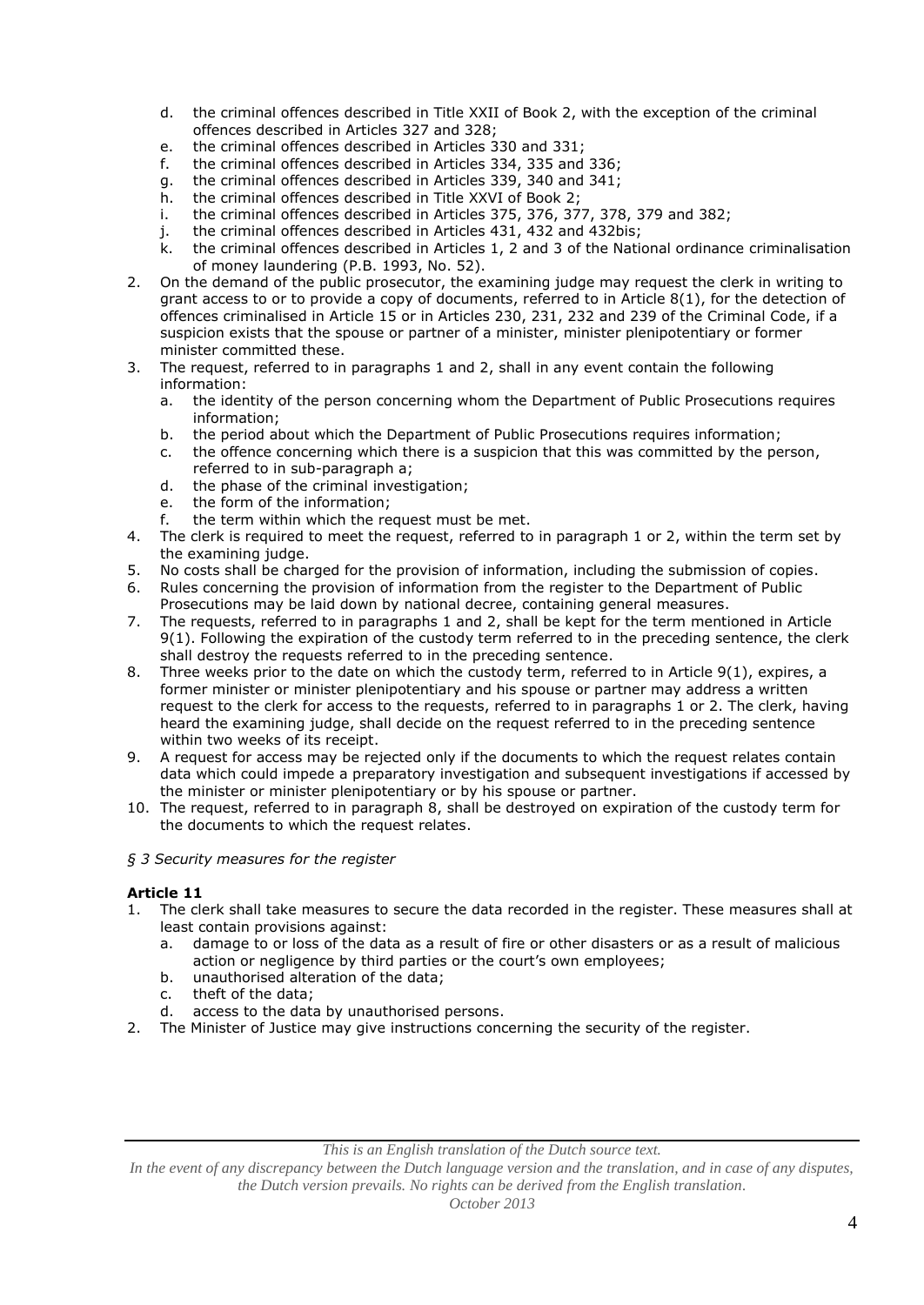## **Chapter 3. Decision-making**

## **Article 12**

- 1. Without prejudice to Article 35 of the Constitution, the minister shall not take part in decisionmaking at the meetings of the Council of Ministers concerning:
	- a. matters that concern his secondary activities and secondary positions;<br>b. matters that concern commercial interests that he manages;
	- matters that concern commercial interests that he manages;
	- c. matters in which he is involved as a representative; or
	- d. matters that concern interests of his spouse or partner and his relations by blood or affinity to the third degree.
- 2. The minister shall transfer a matter on which he is to decide to the Council of Ministers for decision-making if a case arises as referred to in paragraph 1 in which case the minister is excluded from participation in such decision-making.
- 3. Paragraph 1 is likewise applicable to the minister plenipotentiary with regard to the casting of an advisory vote in the Council of Ministers on matters in which he is involved. The minister plenipotentiary shall also refrain from issuing advice to the prime minister in the event of a case as referred to in paragraph 1.

### **Chapter 4. Special provision**

### **Article 13**

All persons involved in the implementation of this national ordinance who obtain access in the course thereof to data which they know or should reasonably assume to be confidential, and who are not already subject to a confidentiality obligation on the grounds of their office, occupation or legal provision concerning such data, are required to preserve the confidentiality thereof, unless and to the extent that they are required to disclose these data by any legal provision or if the need for disclosure arises from their duties in the implementation of this national ordinance.

### **Chapter 5. Penal provisions**

### **Article 14**

A minister plenipotentiary who acts in contravention of Article 12(3) shall be penalised with a prison sentence of a maximum of three years.

#### **Article 15**

The spouse or partner of a minister or minister plenipotentiary who is required to provide information pursuant to Article 2(3) and who, in contravention of the said obligation to provide information, deliberately provides information that is inaccurate or fails to disclose information, shall be penalised with a prison sentence of a maximum of three years.

#### **Article 16**

A former minister or minister plenipotentiary who fails to comply, within the set term, with the obligation imposed pursuant to Article 6 shall be penalised with a prison sentence of a maximum of three years.

#### **Article 17**

- 1. A person who deliberately breaches the confidentiality obligation laid down in Article 13 shall be penalised with a prison sentence of a maximum of two years or a financial penalty of a maximum of one hundred thousand guilders.
- 2. Prosecution shall not take place other than in response to a complaint from the party regarding which confidentiality was breached.

## **Article 18**

The offences mentioned in Articles 14 to 17 are offences.

## **Chapter 6. Final provisions**

#### **Article 19**

*This is an English translation of the Dutch source text.*

*In the event of any discrepancy between the Dutch language version and the translation, and in case of any disputes, the Dutch version prevails. No rights can be derived from the English translation.*